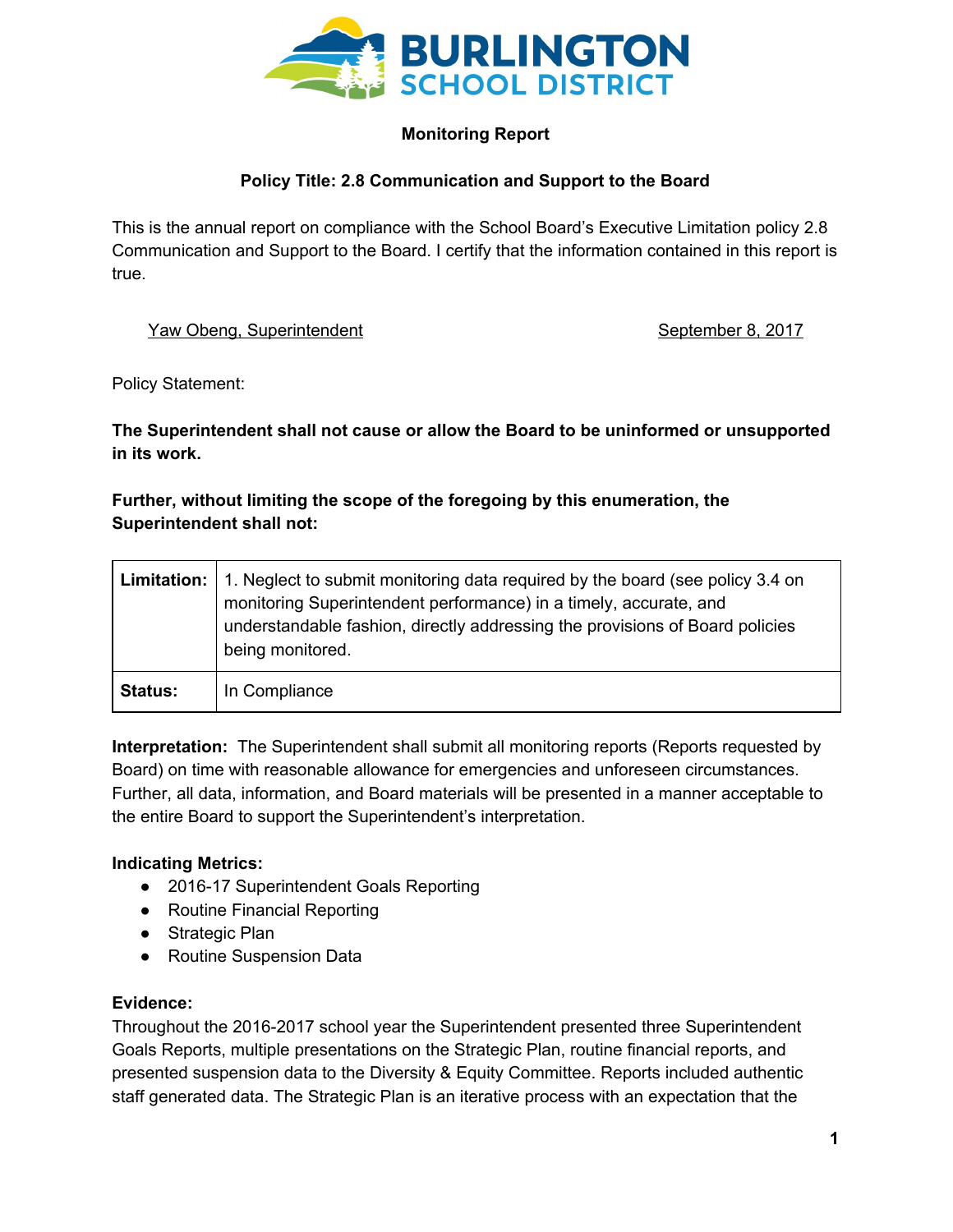

monitoring process will change over time. Evidence of indicating metrics can be found on Boarddocs. As this is the first submitted monitoring report under the Policy Governance structure, there is no existing historical evidence of submission of monitoring reports.

|                | Limitation: 2. Allow the board to be unaware of any actual or anticipated noncompliance<br>with any Ends or Executive limitations policy, regardless of the Board's<br>monitoring schedule. |
|----------------|---------------------------------------------------------------------------------------------------------------------------------------------------------------------------------------------|
| <b>Status:</b> | In Compliance                                                                                                                                                                               |

**Interpretation:** The Superintendent's monitoring reports must truthfully and accurately alert the Board to any condition of current noncompliance or condition of noncompliance considered likely in the future, and should include a plan for incremental movement toward compliance in a reasonable timeframe.

### **Indicating Metrics:**

● Occurrences of noncompliance.

#### **Evidence:**

The Superintendent did not report any incidents of Board policy non-compliance during the 2016-2017 school year.

|                | <b>Limitation:</b> 3. Neglect to submit unbiased decision information required periodically by the<br>Board or let the Board be unaware of relevant trends. |
|----------------|-------------------------------------------------------------------------------------------------------------------------------------------------------------|
| <b>Status:</b> | In Compliance                                                                                                                                               |

**Interpretation:** The Superintendent shall periodically provide information, data, and evidence of trends necessary for the Board to make informed decisions.

#### **Indicating Metrics:**

- Student achievement data
- Performance gap trends among subpopulations of students
- Local and State economic conditions
- State legislative agenda and emerging legislation
- Changes to state statutes and or public policy
- Annual district budget information
- Enrollment projections for annual and long-range planning
- Student demographic information
- Capital facilities planning and management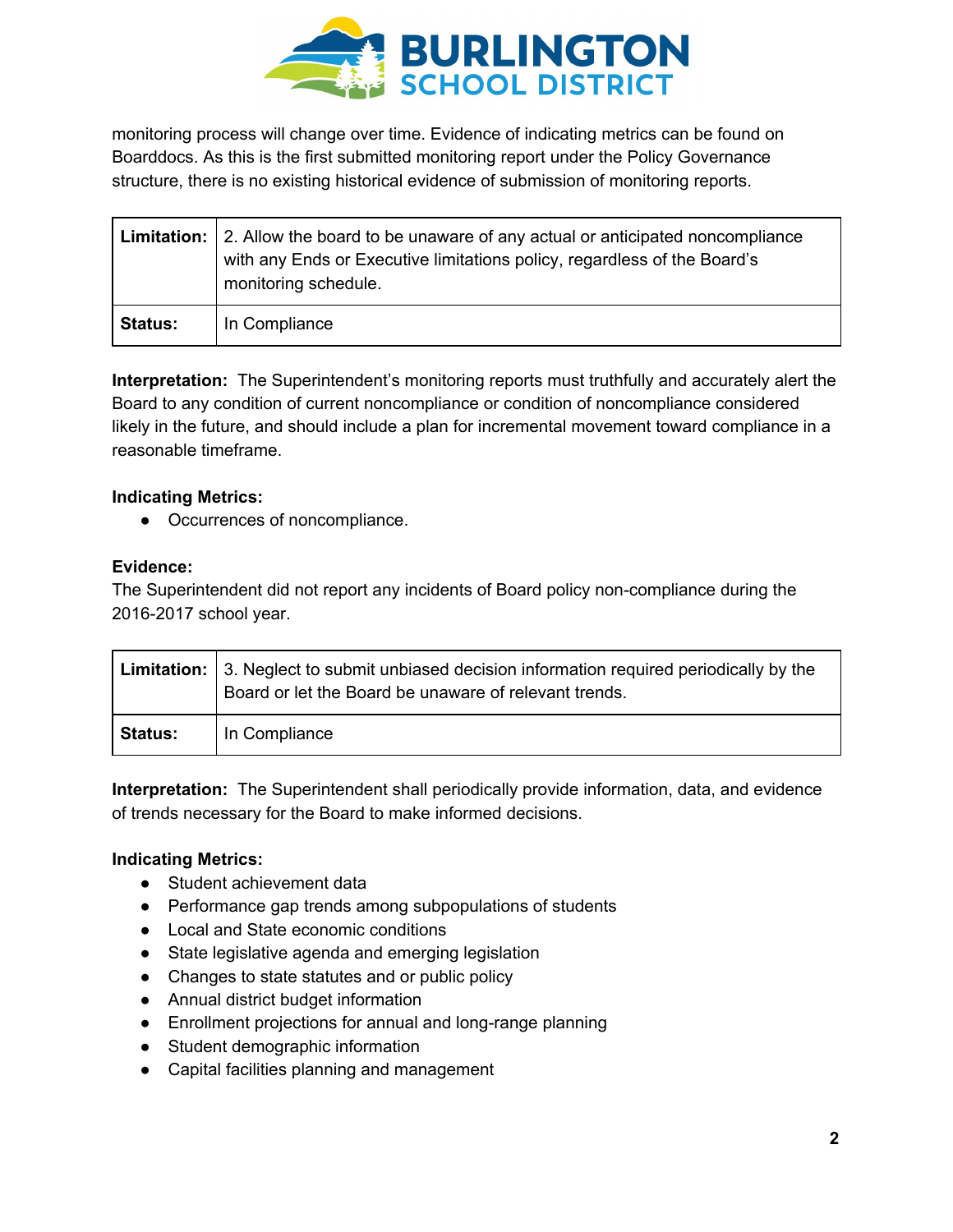

## **Evidence:**

Board agendas, meeting materials and minutes accurately identify when the Superintendent provided the Board with relevant and helpful information. Examples since July 1, 2016 include:

- Provided budget planning assumptions for FY18. These can be found on the **[Budget](http://www.bsdvt.org/district/budget/)** [webpage.](http://www.bsdvt.org/district/budget/)
- Communicated and provided School Board development opportunities, including Equity & Inclusion Training and Social Media Training
- Conducted State Education Funding Legislative Community Forum
- Communicated English Learning Funding challenges and advocacy efforts
- Presented on ESSA requirements
- Informed on staffing requirements
- Informed and included the Board in multi year capital improvement plan. These can be found on the Capital Planning [webpage.](http://www.bsdvt.org/district/budget/capital-planning/)
- Provided student achievement data and enrollment projections at Curriculum Committee Meetings and in the Annual Report, which can be found on our School [Assessments](http://www.bsdvt.org/district/superintendant/school-assessments-data/) and Data [webpage.](http://www.bsdvt.org/district/superintendant/school-assessments-data/)
- Provided student demographic information at Diversity & Equity Committee Meetings and the Annual Report, which can be found on our **School [Assessments](http://www.bsdvt.org/district/superintendant/school-assessments-data/) and Data** [webpage.](http://www.bsdvt.org/district/superintendant/school-assessments-data/)
- Provided teacher/support staff planning documents for negotiations
- Provided consultation on policy governance structure and implementation
- Informed of school calendar changes
- Presented regularly on the Burlington School District Strategic Plan. Information can be found on our District Strategic Plan [webpage.](http://www.bsdvt.org/district/strategic-plan/)

|                | <b>Limitation:</b>   4. Allow the Board be unaware of any significant incidental information it<br>requires, including anticipated media coverage, threatened or pending lawsuits,<br>and material internal and external changes. |
|----------------|-----------------------------------------------------------------------------------------------------------------------------------------------------------------------------------------------------------------------------------|
| <b>Status:</b> | In Compliance                                                                                                                                                                                                                     |

**Interpretation:** I interpret "incidental information" to that which is agreed upon by the Board and Superintendent. Providing the Board with current incidental information within Superintendent's control ensures that incidents of surprise are infrequent. It also includes any information the Board clarifies in advance that the entire Board needs.

## **Indicating Metrics:**

- Frequency of Superintendent "off-schedule" communications to the Full Board
- Frequency of incidental updates in regularly scheduled Board Meetings
- Frequency of Executive Sessions on matters concerning personnel and possible litigation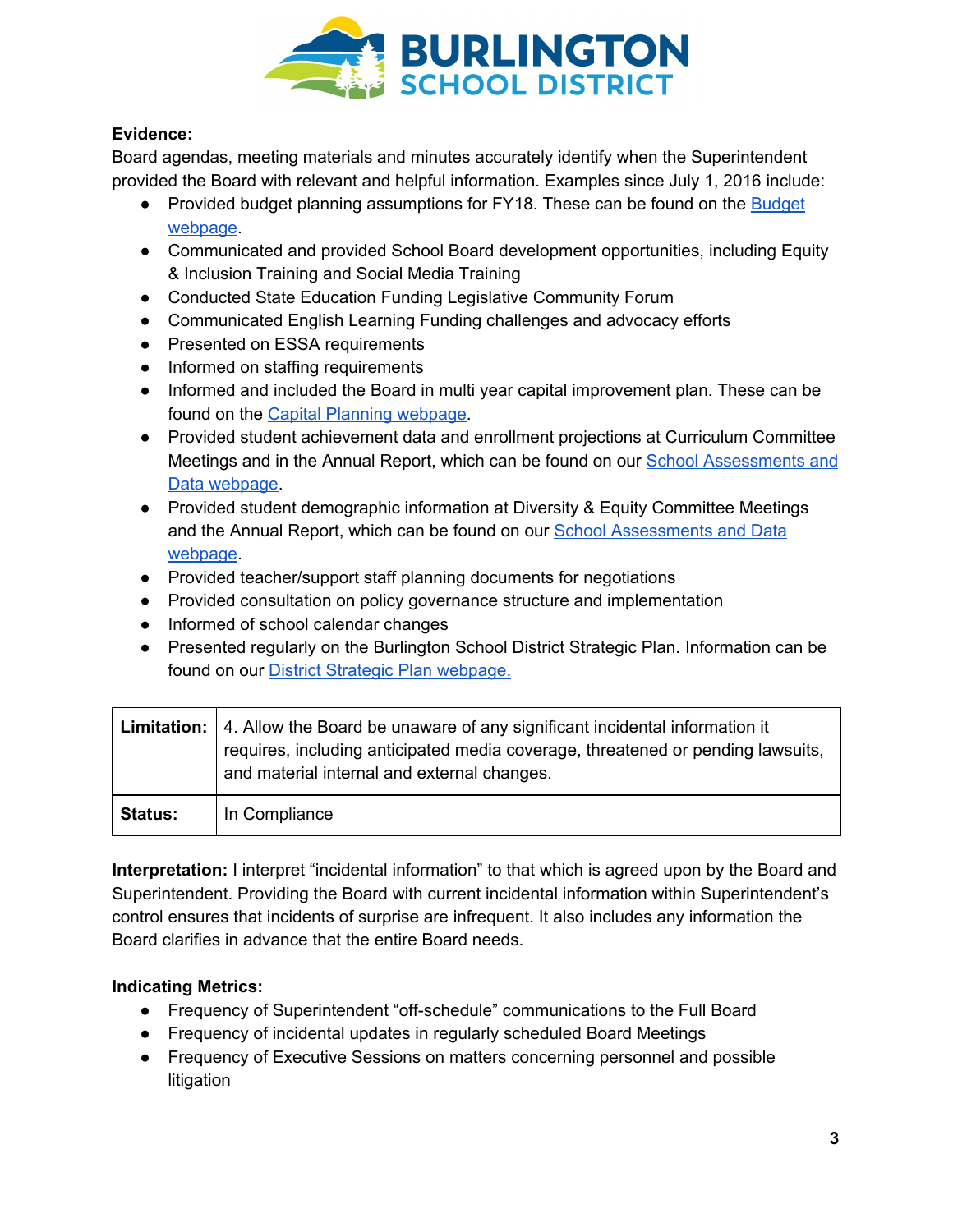

## **Evidence:**

The Superintendent used regular Board meetings, ad hoc Board committee meetings, and "off schedule" email when apprising the Board of matters of importance.

- The Superintendent hired an Executive Assistant in January 2017 and a Communications Specialist in February 2017 to improve communications in all areas.
- During the school year the Board receives a "Calendar of the Week" from the Superintendent, sharing important events and meetings the Superintendent plans to attend in the upcoming week.
- Since the hiring of Communications Specialist Erik Wells, the full Board has received 5 "Media Update" emails. The Board received one of regular "Social Media Summaries" in September 2017.
- The Superintendent sent multiple Operational emails to the full Board since July 1, 2016.
- The Board received a total of 43 incidental updates in regularly scheduled Full Board meetings.
- The Superintendent used an Executive Session on 12 occasions during the year to address matters concerning personnel or a possible litigation.

Using emails, incidental bulletins and executive sessions ensures that the Board is not "surprised" as it relates to litigation, personnel matters of a sensitive nature, personnel changes, matters likely to result in media coverage, student safety and welfare, and District events. In addition, the Superintendent and Board Chair meet periodically or share emails to develop the agenda for the next Board meeting at which time incidental information will be discussed if necessary. Meeting the requirements of this limitation, the Superintendent is supported by the Executive Assistant and members of the District leadership team.

|                | <b>Limitation:</b> 5. Allow the board be unaware if, in the Superintendent's opinion, the Board is<br>not in compliance with its own policies on Governance Process and<br>Board-Management Delegation, particularly in the case of Board behavior that is<br>detrimental to the work relationship between the Board and the Superintendent. |
|----------------|----------------------------------------------------------------------------------------------------------------------------------------------------------------------------------------------------------------------------------------------------------------------------------------------------------------------------------------------|
| <b>Status:</b> | In Compliance                                                                                                                                                                                                                                                                                                                                |

**Interpretation:** The Superintendent has the responsibility to bring matters to the Board's attention that, in their opinion, indicates Board behavior that is out of compliance with Board policies. If an individual matter or the infraction is of the entire Board, it shall be brought to the attention of the Board as a whole.

## **Indicating Metrics:**

● Cases of Board noncompliance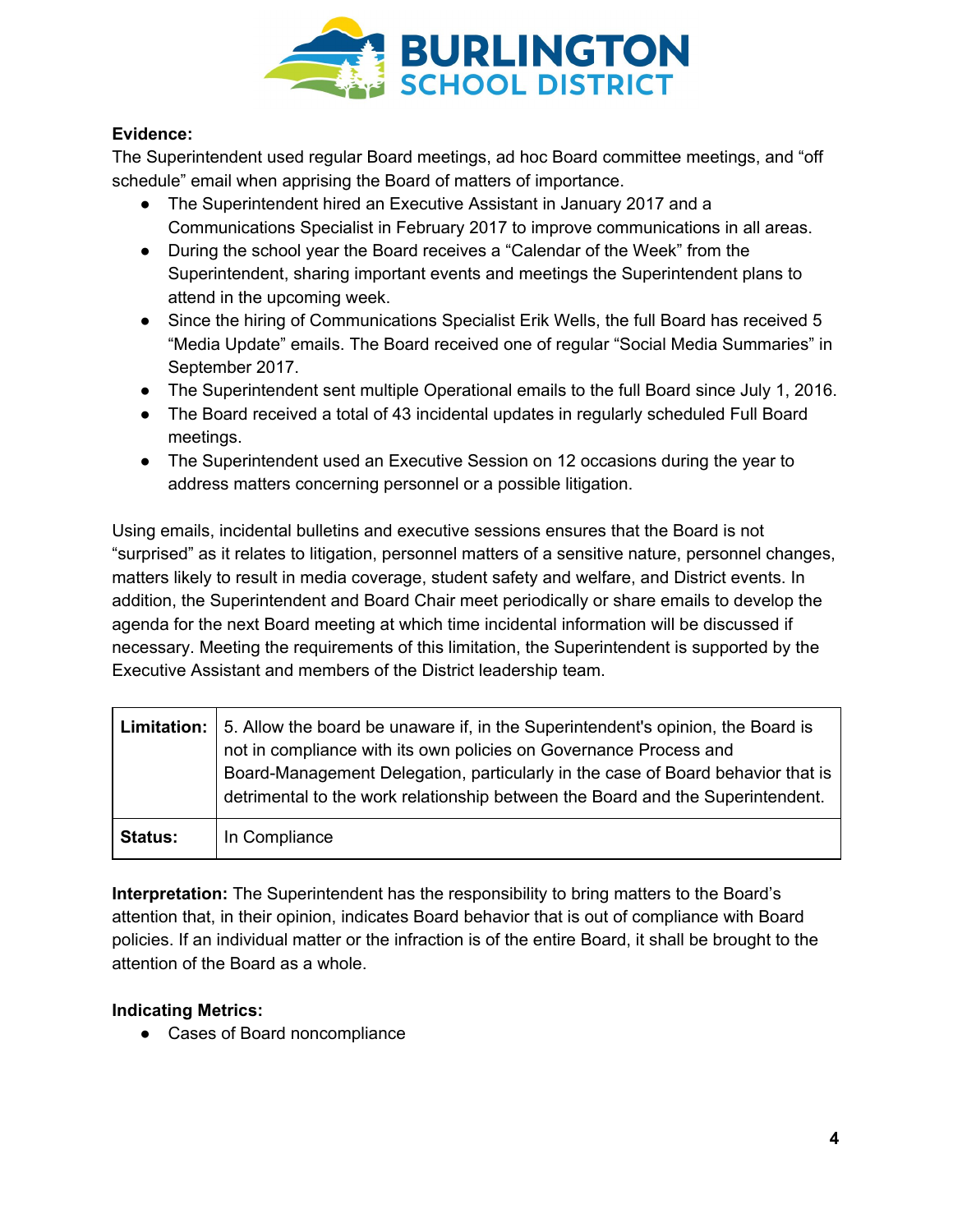

### **Evidence:**

• The Superintendent did not report any incidents of Board policy non-compliance during the 2016-2017 school year.

|                | <b>Limitation:</b> $\vert$ 6. Present information in unnecessarily complex or lengthy form or in a form that<br>fails to differentiate among information of three types: monitoring, decision<br>preparation, and incidental. |
|----------------|-------------------------------------------------------------------------------------------------------------------------------------------------------------------------------------------------------------------------------|
| <b>Status:</b> | In Compliance                                                                                                                                                                                                                 |

**Interpretation:** The Superintendent shall submit all written and verbal reports/information in a manner which is short, concise and to the point, distinguishing between reports to be used to oversee operation [monitoring], to make decisions, or solely for informational purposes.

### **Indicating Metrics:**

● Reports and Information submitted to the Board

### **Evidence:**

Reports and other presentations made by the Superintendent have been completed within the time allocation on the Board agenda and when appropriate and supported by the Board, scheduling reports and presentations was adjusted when needed. Directors, Principals, and other members of the District leadership are included in presentations. Their direct involvement enhances the report given their ability to share data through anecdotes and actual pieces of student work.

|                | Limitation:   7. Allow the board to be deprived of a workable mechanism for official board,<br>officer, or committee communications. |
|----------------|--------------------------------------------------------------------------------------------------------------------------------------|
| <b>Status:</b> | In Compliance                                                                                                                        |

**Interpretation:** The Superintendent shall provide access to available technology tools to communicate effectively among Board members, Board committees, the community, staff, and the Superintendent. This technology will provide access to District websites, email, and the worldwide web.

I also interpret this to mean that the Superintendent will provide systems that will facilitate a reliable flow of information between the Board and Superintendent, Board Chair or other officers and Superintendent, and Board Committees and committee members (and staff).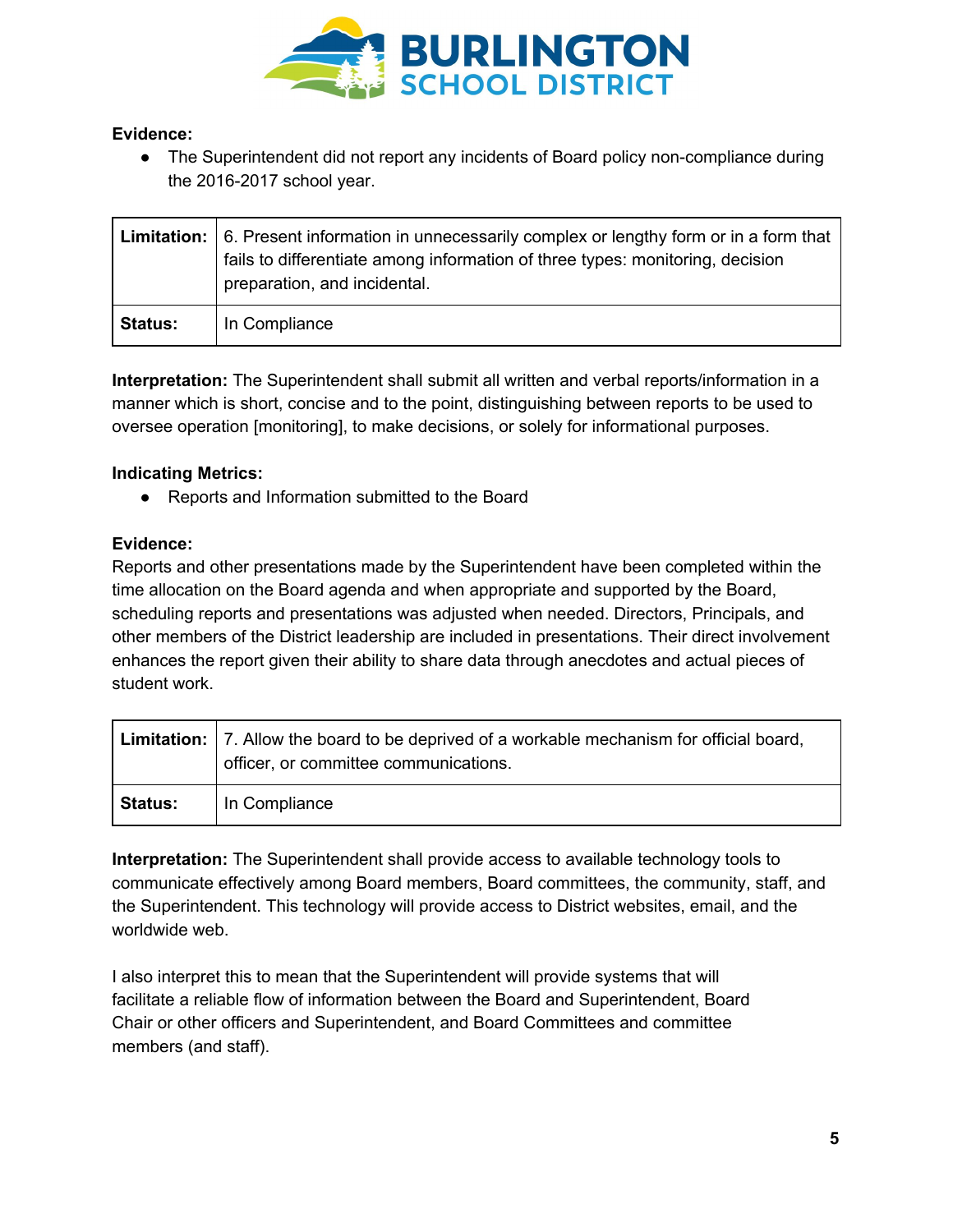

### **Indicating Metrics:**

Communication systems provided for communication to the Board from the Superintendent and between the Board members and Board committees.

• Communication systems provided for communication between the Board and the community.

#### **Evidence:**

The Board uses Google Docs and Burlington School District e-mail to the extent allowed by law to make communication and the recording of Board meeting minutes more efficient. The Board uses Boarddocs for postings of the agenda and efficient decisionmaking. In August 2017 the District launched a new website that allows for more clear and accessible sharing of Board minutes and information the Board would like to share with the community. Board meetings are included on the Website calendar as well. The District shares Board updates via Facebook, Front Porch Forum, Twitter, and PTO listservs for further community understanding of Board activity.

|                | <b>Limitation:</b> $\vert$ 8. Deal with the board in a way that favors or privileges certain board members<br>over others except when responding to officers or committees duly charged by<br>the Board. |
|----------------|----------------------------------------------------------------------------------------------------------------------------------------------------------------------------------------------------------|
| <b>Status:</b> | In Compliance                                                                                                                                                                                            |

**Interpretation:** If the Superintendent provides information which has been requested by one Board member, it should be provided to all Board members. I further interpret this to mean the requests or direction of one Board member shall not be treated as directive to the entire District, but rather redirected to the Board as a whole for consideration.

#### **Evidence:**

Board information and materials are provided and distributed electronically the same way, at the same time, to all members. Additionally, Board files are kept in the Superintendent's office to provide for traditional mailed materials and correspondence. Most postal mail is given to Board members personally. These mailed materials are brought to the Board's regular meeting. All communications as described in the evidence of compliance for limitation 4 are sent to all Board members. There are times during the year when the Board Chair, in consultation with the Superintendent, directs the Superintendent to modify the Board meeting agenda based on their perceptions of what the Board wants to discuss and anticipated time constraints. Executive Assistant to the Superintendent Brittany Nevins works directly with the Clerk to ensure that appropriate minutes are reviewed by the Clerk and posted on Board agendas for review and approval by the Board.

Individual questions sent by a Board member to staff have been directed to the Superintendent, which in turn is directed to the Chair for determination of entire Board response.